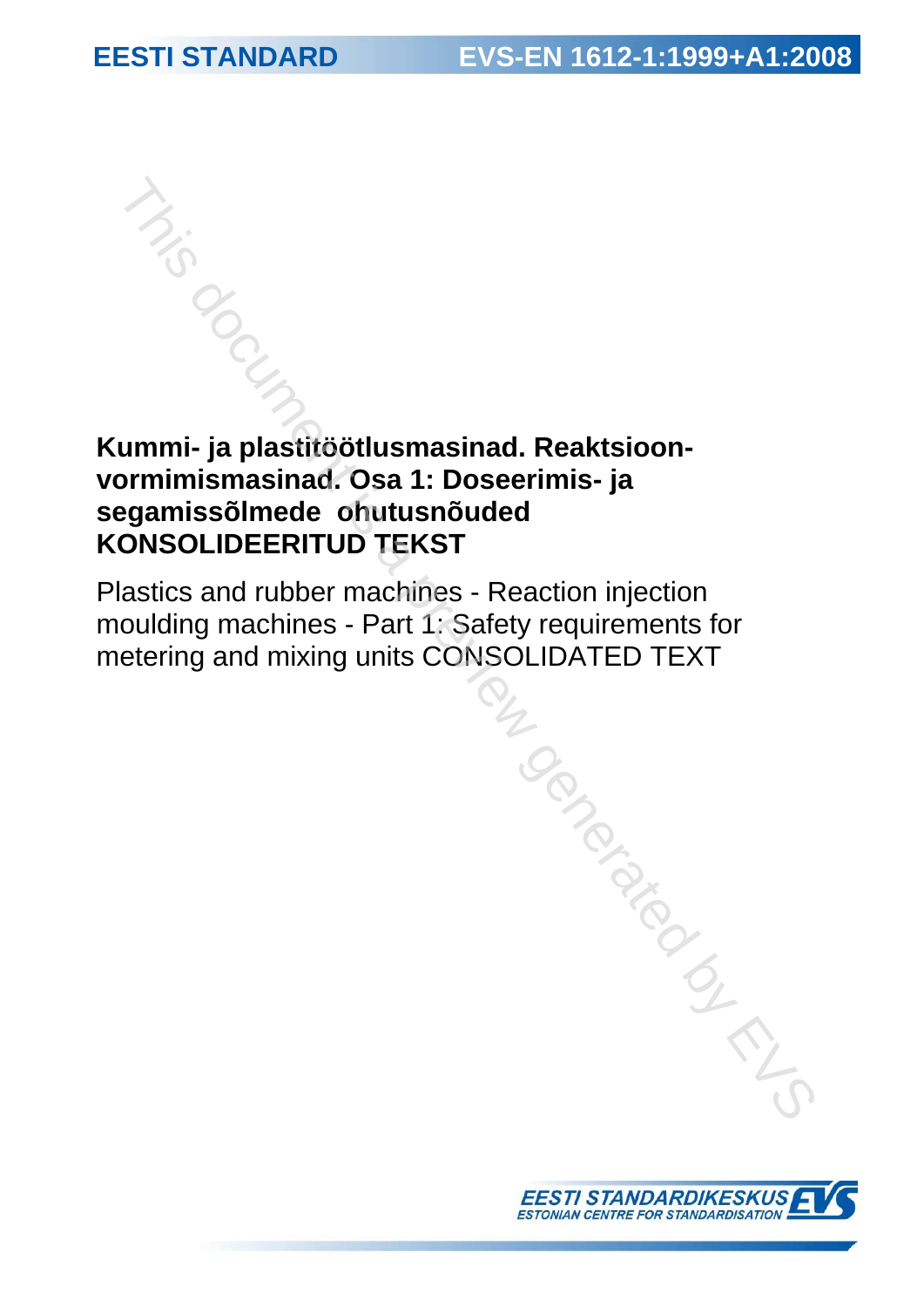# **EESTI STANDARDI EESSÕNA NATIONAL FOREWORD**

| Käesolev Eesti standard EVS-EN 1612-<br>1:1999+A1:2008 sisaldab Euroopa standardi<br>EN 1612-1:1997+A1:2008 ingliskeelset teksti.                    | This Estonian standard EVS-EN 1612-<br>1:1999+A1:2008 consists of the English text of<br>the European standard EN 1612-<br>1:1997+A1:2008.                                                                                                   |
|------------------------------------------------------------------------------------------------------------------------------------------------------|----------------------------------------------------------------------------------------------------------------------------------------------------------------------------------------------------------------------------------------------|
| Standard on kinnitatud Eesti Standardikeskuse<br>25.09.2008 käskkirjaga ja jõustub sellekohase<br>teate avaldamisel EVS Teatajas.                    | This standard is ratified with the order of<br>Estonian Centre for Standardisation dated<br>25.09.2008 and is endorsed with the notification<br>published in the official bulletin of the Estonian<br>national standardisation organisation. |
| Euroopa standardimisorganisatsioonide poolt<br>rahvuslikele liikmetele Euroopa standardi teksti<br>kättesaadavaks tegemise kuupäev on<br>06.08.2008. | Date of Availability of the European standard text<br>06.08.2008.                                                                                                                                                                            |
| Standard on kättesaadav Eesti<br>standardiorganisatsioonist.                                                                                         | The standard is available from Estonian<br>standardisation organisation.                                                                                                                                                                     |
|                                                                                                                                                      |                                                                                                                                                                                                                                              |

**ICS** 83.200

**Võtmesõnad:** info, kindlakstegemine, kummitöötlusmasinad, masinate ohutus, ohud, ohutusalased meetmed, plastitöötlusmasinad, segamine, sisalduse määramine, utiliseerimine, vormimisseadmed, õnnetuse vältimine Immitöötlusmasinad, masinate ohutus, ohud,<br>
sinad, segamine, sisalduse määramine, utiliseerimine,<br>
and the segamine sisalduse määramine, utiliseerimine,

#### **Standardite reprodutseerimis- ja levitamisõigus kuulub Eesti Standardikeskusele**

Andmete paljundamine, taastekitamine, kopeerimine, salvestamine elektroonilisse süsteemi või edastamine ükskõik millises vormis või millisel teel on keelatud ilma Eesti Standardikeskuse poolt antud kirjaliku loata.

Kui Teil on küsimusi standardite autorikaitse kohta, palun võtke ühendust Eesti Standardikeskusega: Aru 10 Tallinn 10317 Eesti; www.evs.ee; Telefon: 605 5050; E-post: info@evs.ee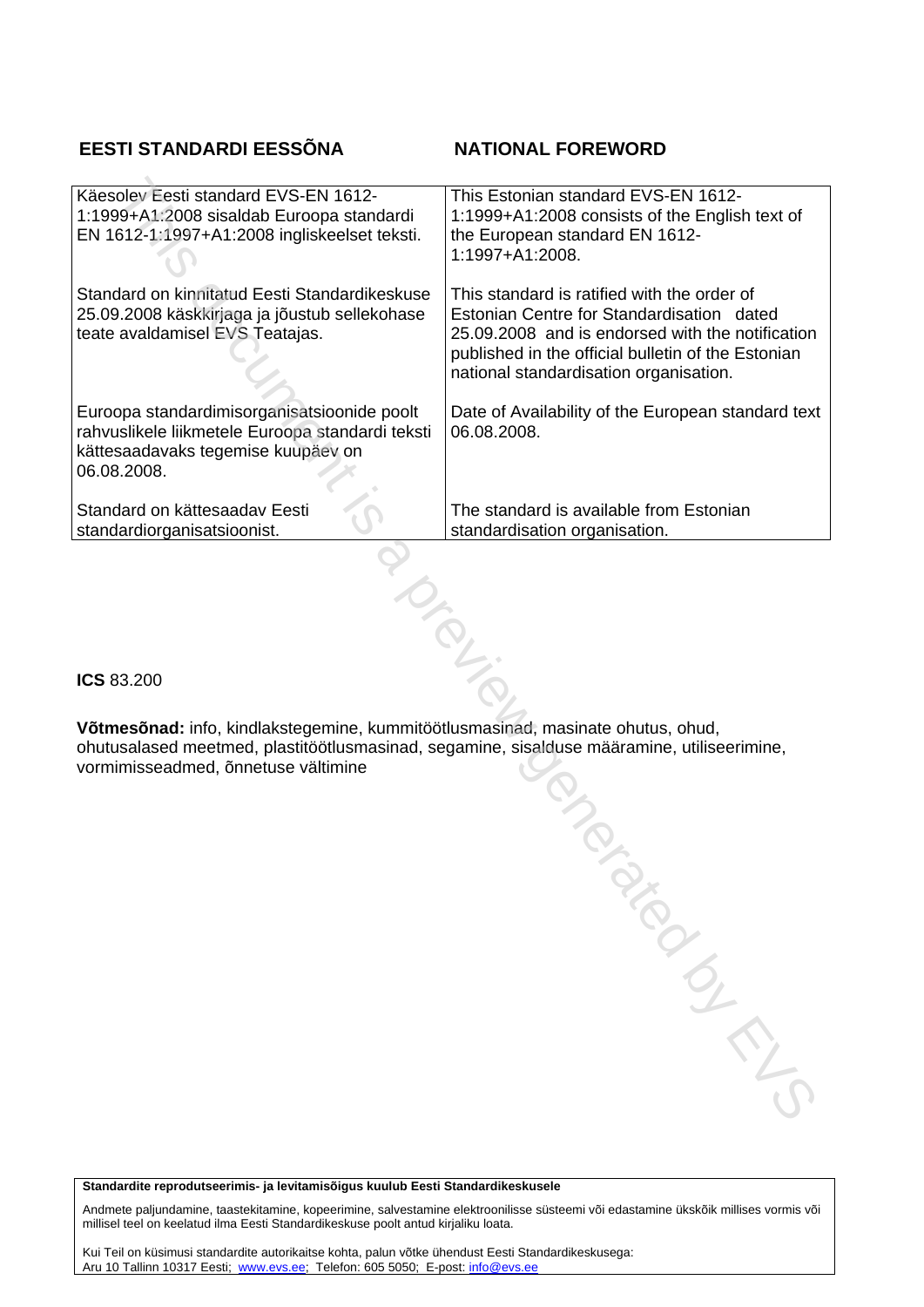# EUROPEAN STANDARD NORME EUROPÉENNE EUROPÄISCHE NORM

# **EN 1612-1:1997+A1**

August 2008

**ICS 83.200** Supersedes EN 1612-1:1997

English Version

# Plastics and rubber machines - Reaction moulding machines - Part 1: Safety requirements for metering and mixing units

Machines pour les matières plastiques et le caoutchouc - Machines de moulage par réaction - Partie 1: Prescriptions de sécurité relatives aux unités de dosage et de mélange

 Kunststoff- und Gummimaschinen - Reaktionsgießmaschinen - Teil 1: Sicherheitsanforderungen an Misch- und Dosiereinheiten

This European Standard was approved by CEN on 11 July 1997 and includes Amendment 1 approved by CEN on 8 June 2008.

CEN members are bound to comply with the CEN/CENELEC Internal Regulations which stipulate the conditions for giving this European Standard the status of a national standard without any alteration. Up-to-date lists and bibliographical references concerning such national standards may be obtained on application to the CEN Management Centre or to any CEN member.

This European Standard exists in three official versions (English, French, German). A version in any other language made by translation under the responsibility of a CEN member into its own language and notified to the CEN Management Centre has the same status as the official versions.

CEN members are the national standards bodies of Austria, Belgium, Bulgaria, Cyprus, Czech Republic, Denmark, Estonia, Finland, France, Germany, Greece, Hungary, Iceland, Ireland, Italy, Latvia, Lithuania, Luxembourg, Malta, Netherlands, Norway, Poland, Portugal, Romania, Slovakia, Slovenia, Spain, Sweden, Switzerland and United Kingdom.



EUROPEAN COMMITTEE FOR STANDARDIZATION COMITÉ EUROPÉEN DE NORMALISATION EUROPÄISCHES KOMITEE FÜR NORMUNG Tanguay and Manuscript

**Management Centre: rue de Stassart, 36 B-1050 Brussels**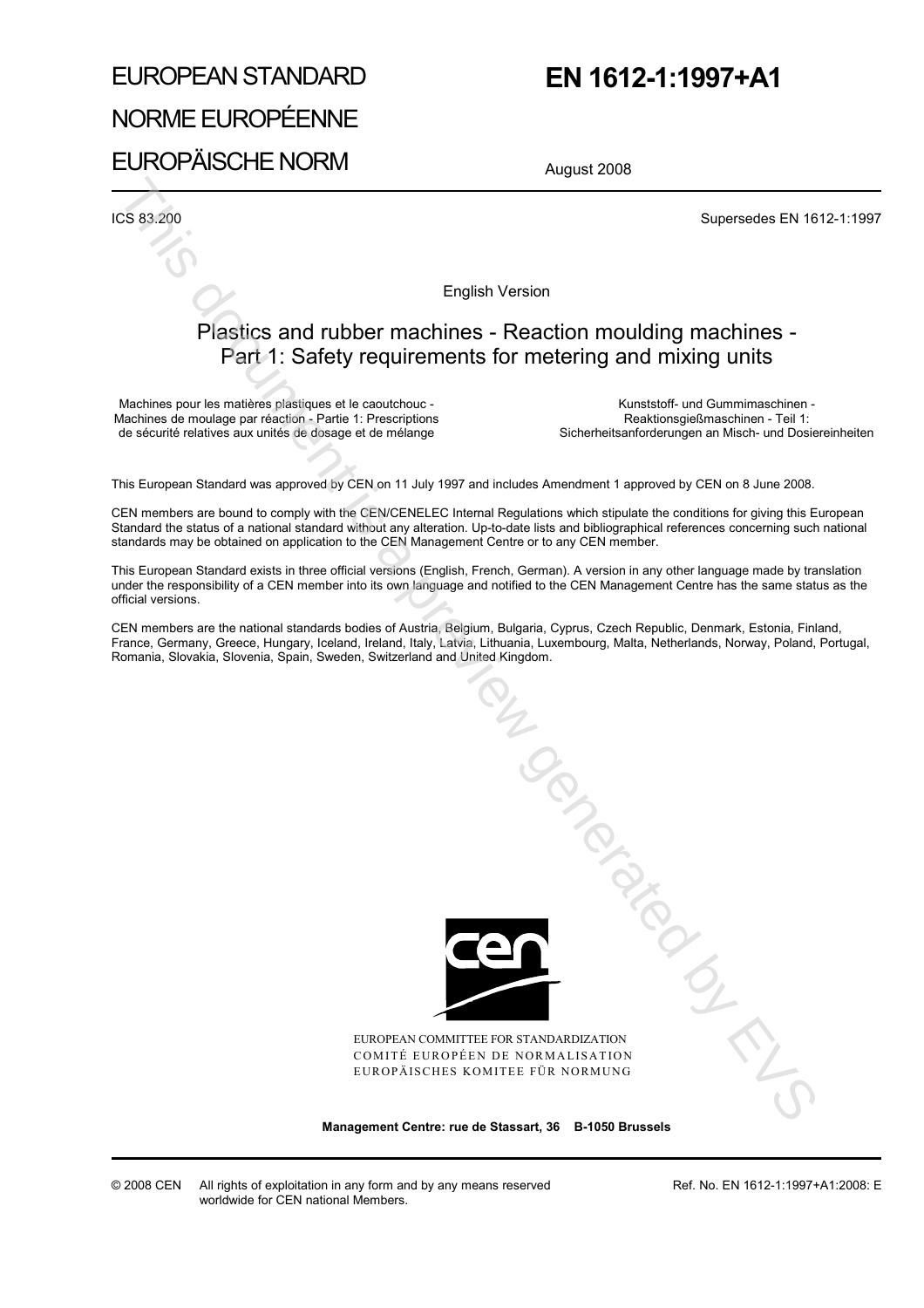# **Contents**

| 1                                                                                                      |                                                                                                   |
|--------------------------------------------------------------------------------------------------------|---------------------------------------------------------------------------------------------------|
| 2                                                                                                      |                                                                                                   |
| 3                                                                                                      |                                                                                                   |
| 4                                                                                                      |                                                                                                   |
| 5                                                                                                      |                                                                                                   |
| 6                                                                                                      |                                                                                                   |
| 7                                                                                                      |                                                                                                   |
| Annex ZA (informative) <a> <a> M</a> Relationship between this European Standard and the Essential</a> |                                                                                                   |
|                                                                                                        | Annex ZB (informative) $\bigotimes$ Relationship between this European Standard and the Essential |
|                                                                                                        | TOLION ON DR                                                                                      |
|                                                                                                        |                                                                                                   |
|                                                                                                        |                                                                                                   |
|                                                                                                        |                                                                                                   |
|                                                                                                        |                                                                                                   |
|                                                                                                        |                                                                                                   |
|                                                                                                        |                                                                                                   |
|                                                                                                        |                                                                                                   |
|                                                                                                        |                                                                                                   |
|                                                                                                        |                                                                                                   |
|                                                                                                        |                                                                                                   |
|                                                                                                        |                                                                                                   |
|                                                                                                        |                                                                                                   |
|                                                                                                        |                                                                                                   |
|                                                                                                        |                                                                                                   |
|                                                                                                        |                                                                                                   |
|                                                                                                        |                                                                                                   |
|                                                                                                        |                                                                                                   |
|                                                                                                        | INTERN                                                                                            |
|                                                                                                        |                                                                                                   |
|                                                                                                        |                                                                                                   |
|                                                                                                        |                                                                                                   |
|                                                                                                        |                                                                                                   |
|                                                                                                        |                                                                                                   |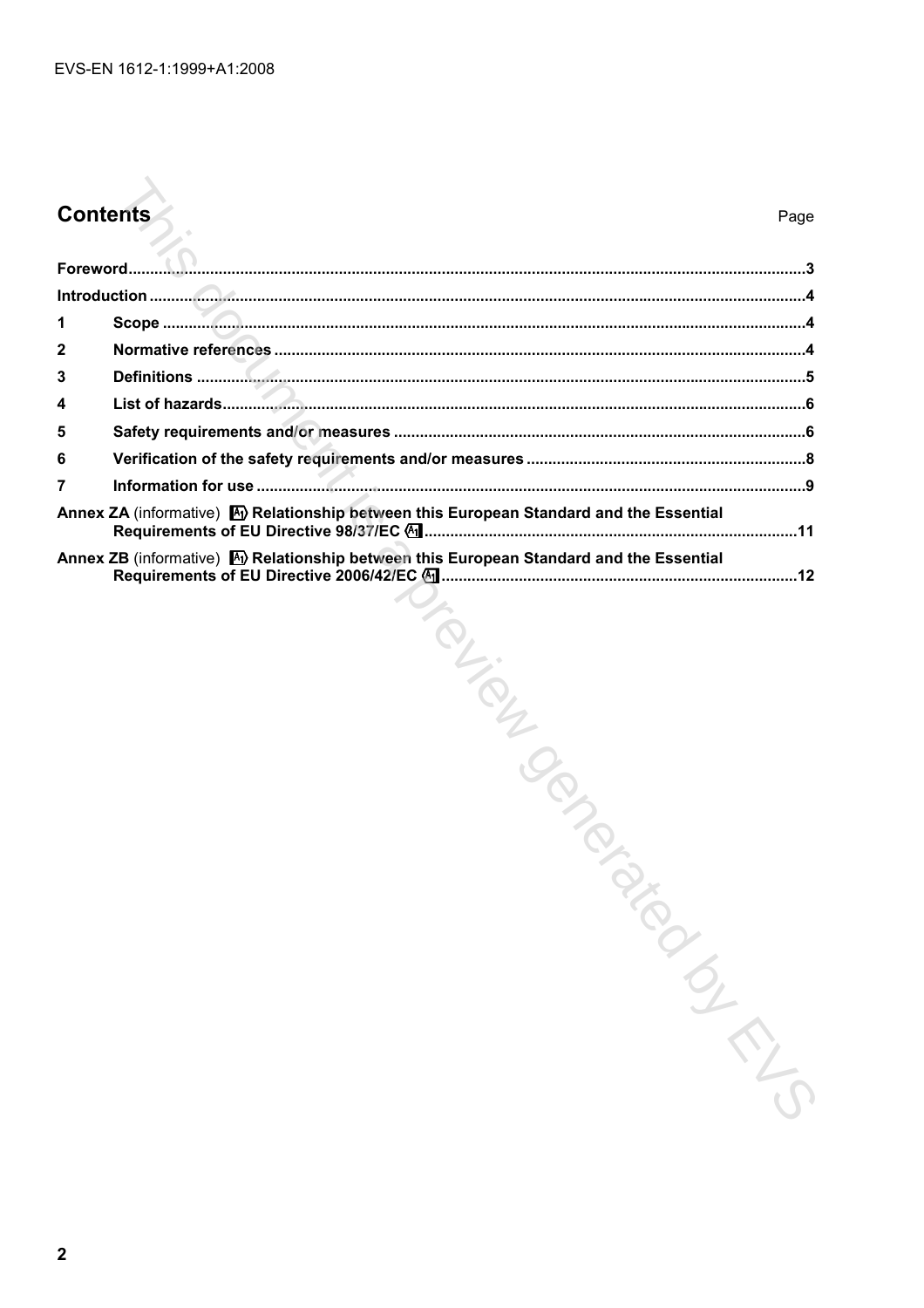# **Foreword**

This document (EN 1612-1:1997+A1:2008) has been prepared by Technical Committee CEN/TC 145 "Plastics and rubber machines", the secretariat of which is held by UNI.

This European Standard shall be given the status of a national standard, either by publication of an identical text or by endorsement, at the latest by February 2009, and conflicting national standards shall be withdrawn at the latest by December 2009.

This document includes Amendment 1, approved by CEN on 2008-06-08. The main changes compared to the previous version are:

- Modification of the main element of the title
- Editorial modification of Annex ZA
- Addition of Annex ZB
- editorial changes of EN 292-1:1991 to EN ISO 12100-1 and of EN 292-2:1991 to EN ISO 12100- 2:2003 in the following clauses: Introduction, 2, 7.

This document supersedes EN 1612-1:1997.

The start and finish of text introduced or altered by amendment is indicated in the text by tags  $\mathbb{A}_1$ .

This European Standard has been prepared under a mandate given to CEN by the European Commission and the European Free Trade Association, and supports essential requirements of EU Directive(s).

 $\ket{\mathbb{A}}$  For relationship with EU Directive(s), see informative Annexes ZA and ZB, which are integral parts of this document.  $\sqrt{A_1}$ 

According to the CEN/CENELEC Internal Regulations, the national standards organizations of the following countries are bound to implement this European Standard: Austria, Belgium, Bulgaria, Cyprus, Czech Republic, Denmark, Estonia, Finland, France, Germany, Greece, Hungary, Iceland, Ireland, Italy, Latvia, Lithuania, Luxembourg, Malta, Netherlands, Norway, Poland, Portugal, Romania, Slovakia, Slovenia, Spain, Sweden, Switzerland and United Kingdom. CoreWord<br>
This document (EN 1612-11997+A1:2008), has been prepared by Technical Committee CENT<br>
Plastics and ubbe machines , the secretarint of which is held by UNI<br>
This European Standard stall be given the status of a n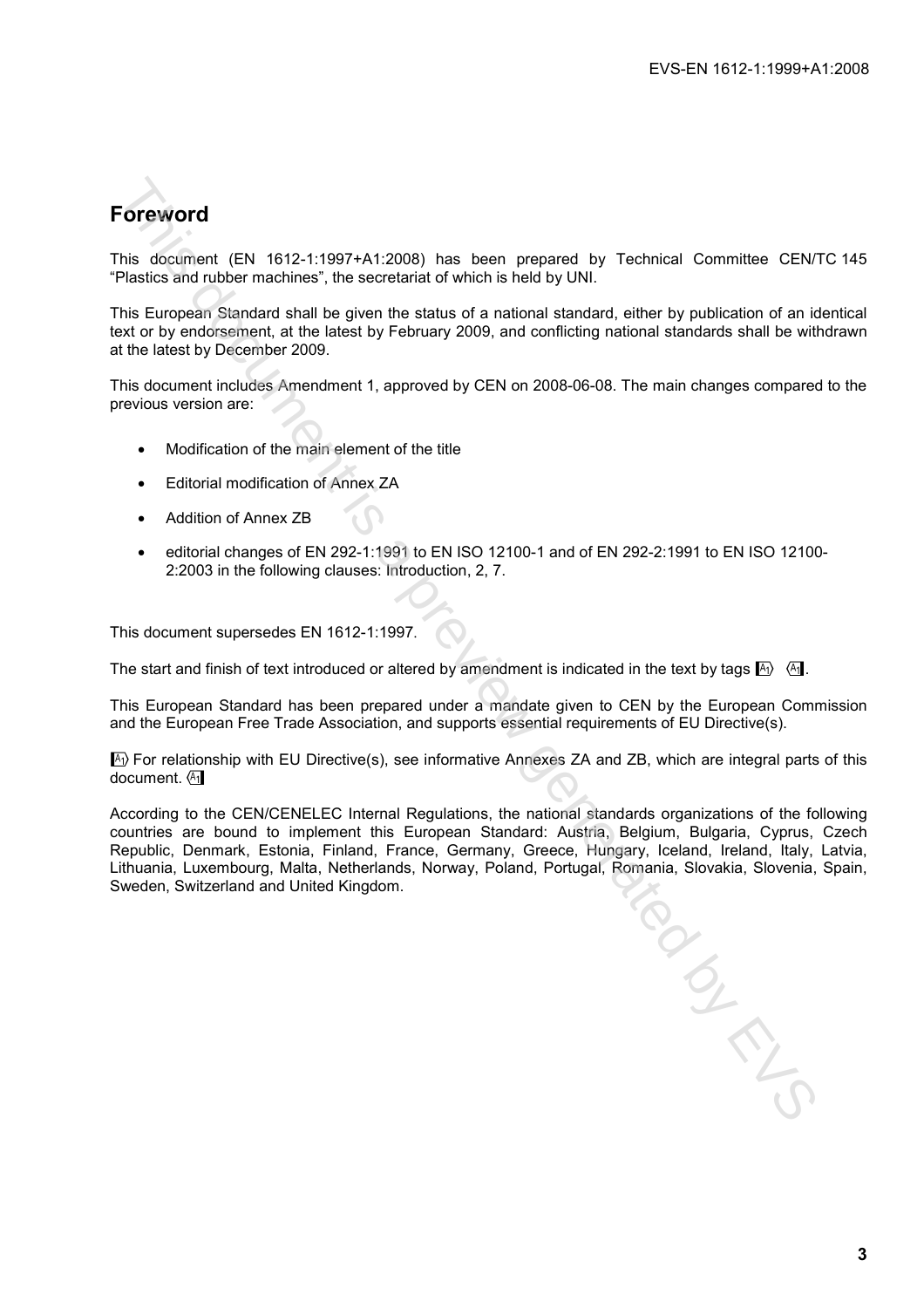# **Introduction**

This European Standard is a type C Standard as defined in  $A$ ) EN ISO 12100  $A$ .

The extent to which hazards are covered is indicated in the scope of this standard. In addition, machinery shall comply as appropriate with  $\mathbb{A}_1$  EN ISO 12100  $\mathbb{A}_1$  for hazards which are not covered by this standard.

# **1 Scope**

This standard specifies the health and safety requirements for the design of metering and mixing units for reaction moulding machines. The significant and specific hazards are listed in clause 4 and are dealt with in this standard.

This standard does not cover completely the hazards arising from the use of highly flammable additives, for example, pentane used as a blowing agent (see 4.7), because these hazards depend to a large extent on the additives and processes used.

This standard does not cover the hazards arising from the assembly of separate units not supplied at the same time by the same manufacturer.

This standard does not cover the hazards arising from the movement of powered mixing heads; for these, see  $\sqrt{A_1}$  EN 1612-2 $\sqrt{A_1}$ .

This standard applies to metering and mixing units manufactured after the date of publication of this standard.

# **2 Normative references**

This standard incorporates by dated or undated reference provisions from other publications. These normative references are cited at appropriate places in the text and the publications are listed hereafter. For dated references, subsequent amendments to or revisions of any of these publications apply to this European Standard only when incorporated in it by amendment or revision. For undated references the latest edition of the publication referred to applies. **LUCTION**<br>
Signish Standard is a type C Standard as defined in Fo EN ISO 12100 (5)<br>
Signish Standard is a type C Standard as defined in the scope of this standard. In addition, machinety<br>
or the switch Taizards are covered

 $\vert$ <sup>A</sup>1) deleted text  $\langle$ <sup>A</sup>1

EN 418:1992, *Safety of machinery - Emergency stop equipment, functional aspects - Principles for design* 

EN 563, *Safety of machinery - Temperatures of touchable surfaces - Ergonomics data to establish limit values for hot surfaces* 

EN 954-1, *Safety of machinery - Safety related parts of control systems - Part 1: General principles for design* 

 $\mathbb{F}_1$  EN 1005  $\mathbb{F}_1$ . Safety of machinery – Human physical performance

EN 60204-1:1992, *Safety of machinery - Electrical equipment of machines - Part 1: General requirements*  !*(IEC 60204-1:1992, modified)*"

!EN ISO 12100-1, *Safety of machinery - Basic concepts, general principles for design - Part 1: Basic terminology, methodology (ISO 12100-1:2003)*